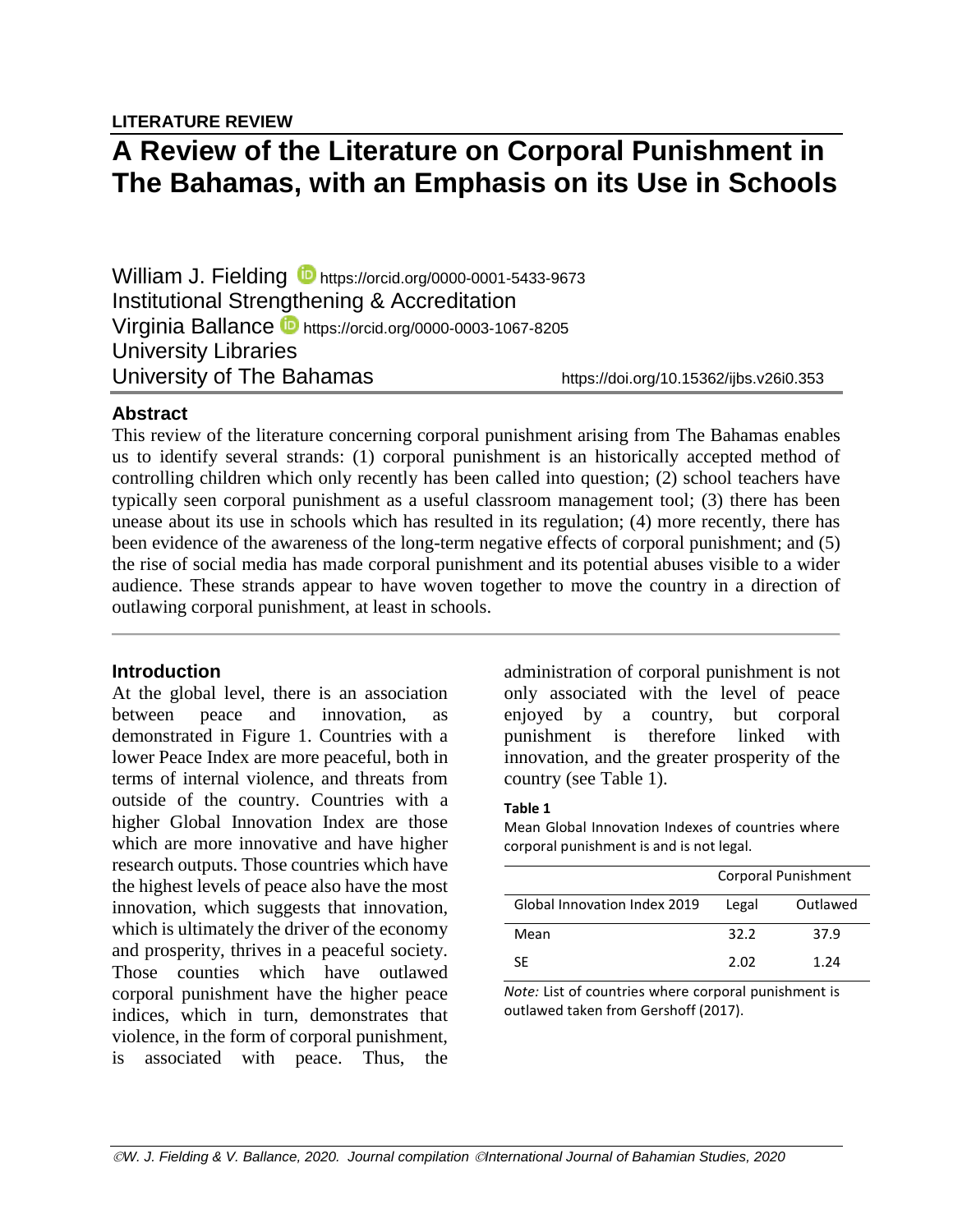

**Figure 1** Association between Global Innovation Index and the Global Peace Index in 2019.

Notwithstanding these large-scale associations which suggest that corporal punishment has high-level implications, corporal punishment remains legally permitted in 69 countries (35%), placing The Bahamas in the minority group of world nations (Global Initiative to End All Corporal Punishment of Children, 2018). The Bahamas signed the United Nations Convention on the Rights of the Child (1989) in 1991, and so it is expected to harmonize its laws to align with the obligations accepted by signing the treaty. However, as with other countries in the Caribbean region as a whole, The Bahamas has been slow to outlaw corporal punishment even though it is increasingly accepted that corporal punishment is a driver of the violence seen

within Caribbean communities (Landon et al., 2017). Therefore, the purpose of this review paper is to help us appreciate the deep roots of corporal punishment within Bahamian society.

The 2014 Latin America Public Opinion Project carried out by Vanderbilt University provides a useful recent social context in which to read the Bahamian literature on corporal punishment. Many respondents were insistent that corporal punishment was *always necessary* or *most often* to discipline children (Table 2).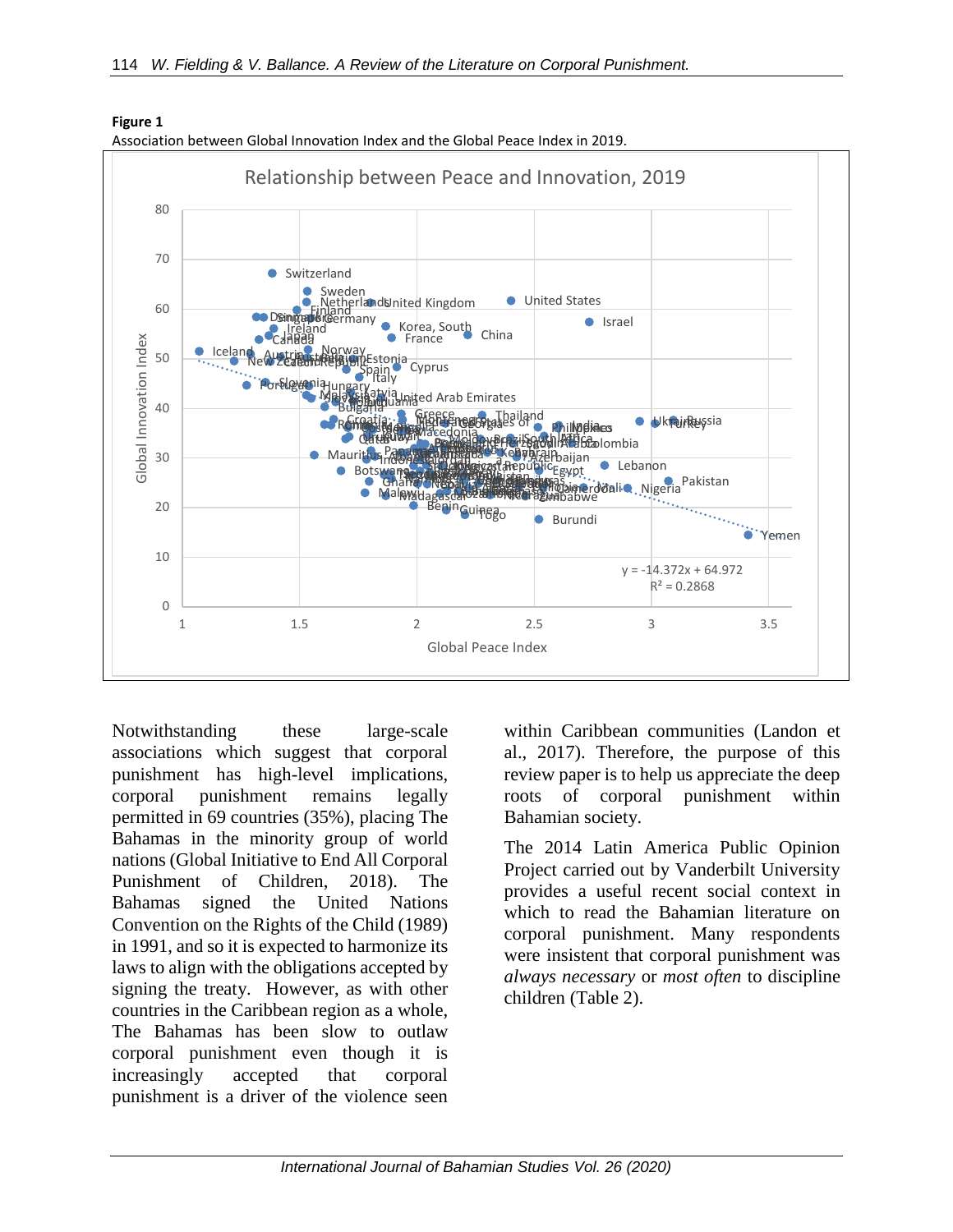(Table 3).

Respondents from lower income households were more likely than those who came from higher income homes to feel that corporal punishment is necessary to punish children

The study also indicated that older respondents were more likely than younger respondents to feel that corporal punishment is necessary to discipline a child (Table 4). This finding is useful to recall as we note a change in attitudes toward corporal punishment in the more recent literature.

### **Table 2**

The necessity of parents to use corporal punishment on their children

|              | %    |
|--------------|------|
| Always       | 10.2 |
| Most Often   | 10.7 |
| Sometimes    | 57.5 |
| Almost Never | 8.1  |
| Never        | 13.5 |
| N            | 3316 |

*Note:* Derived from: Vanderbilt University (2014)

### **Table 3**

Relationship between household income and respondents' attitudes towards corporal punishment.

| Monthly household income | Necessary to Use Physical Discipline with Children |            |           |              |       | N   |
|--------------------------|----------------------------------------------------|------------|-----------|--------------|-------|-----|
|                          | Always                                             | Most Often | Sometimes | Almost Never | Never |     |
| \$1000 or less           | 9.5%                                               | 9.0%       | 56.8%     | 12.0%        | 12.8% | 400 |
| \$1001-2000              | 4.0%                                               | 7.8%       | 69.5%     | 6.6%         | 12.1% | 603 |
| \$2001-3400              | 5.2%                                               | 6.0%       | 54.6%     | 10.5%        | 23.8% | 601 |
| \$3401-4800              | 4.7%                                               | 6.3%       | 51.6%     | 12.5%        | 25.0% | 128 |
| \$4801 or more           | 1.9%                                               | 11.4%      | 60.0%     | 13.3%        | 13.3% | 105 |

*Note:* Derived from: Vanderbilt University (2014)

### **Table 4**

Relationship between the age of respondents and attitude towards corporal punishment.

| Necessary to Use Physical Discipline with Children |        |            |           |              |       |       |  |  |  |  |
|----------------------------------------------------|--------|------------|-----------|--------------|-------|-------|--|--|--|--|
| Age group                                          | Always | Most Often | Sometimes | Almost Never | Never | $N =$ |  |  |  |  |
| 18-19                                              | 7.6%   | 9.2%       | 55.7%     | 10.7%        | 16.8% | 131   |  |  |  |  |
| $20 - 29$                                          | 6.5%   | 6.5%       | 63.3%     | 9.4%         | 14.2% | 921   |  |  |  |  |
| 30-39                                              | 5.1%   | 6.1%       | 65.0%     | 8.6%         | 15.2% | 742   |  |  |  |  |
| 40-49                                              | 3.9%   | 9.1%       | 59.7%     | 9.3%         | 18%   | 635   |  |  |  |  |
| 50-59                                              | 7.1%   | 6.3%       | 59.1%     | 12.2%        | 15.2% | 394   |  |  |  |  |
| 60-69                                              | 9.5%   | 6.8%       | 67.1%     | 6.3%         | 10.4% | 222   |  |  |  |  |
| $70+$                                              | 10.6%  | 5.3%       | 65.5%     | 6.2%         | 12.4% | 113   |  |  |  |  |

*Note:* Derived from: Vanderbilt University (2014)

This age-related attitude is reflected in the fact that the level of education of the respondent's mother was associated with the respondent's attitude towards the use of corporal punishment (Table 5). We should

note that the modal level of education is secondary school (which was also evident in the 2010 Census, Bahamas Department of Statistics, 2012), and so the attitudes associated with this level of education will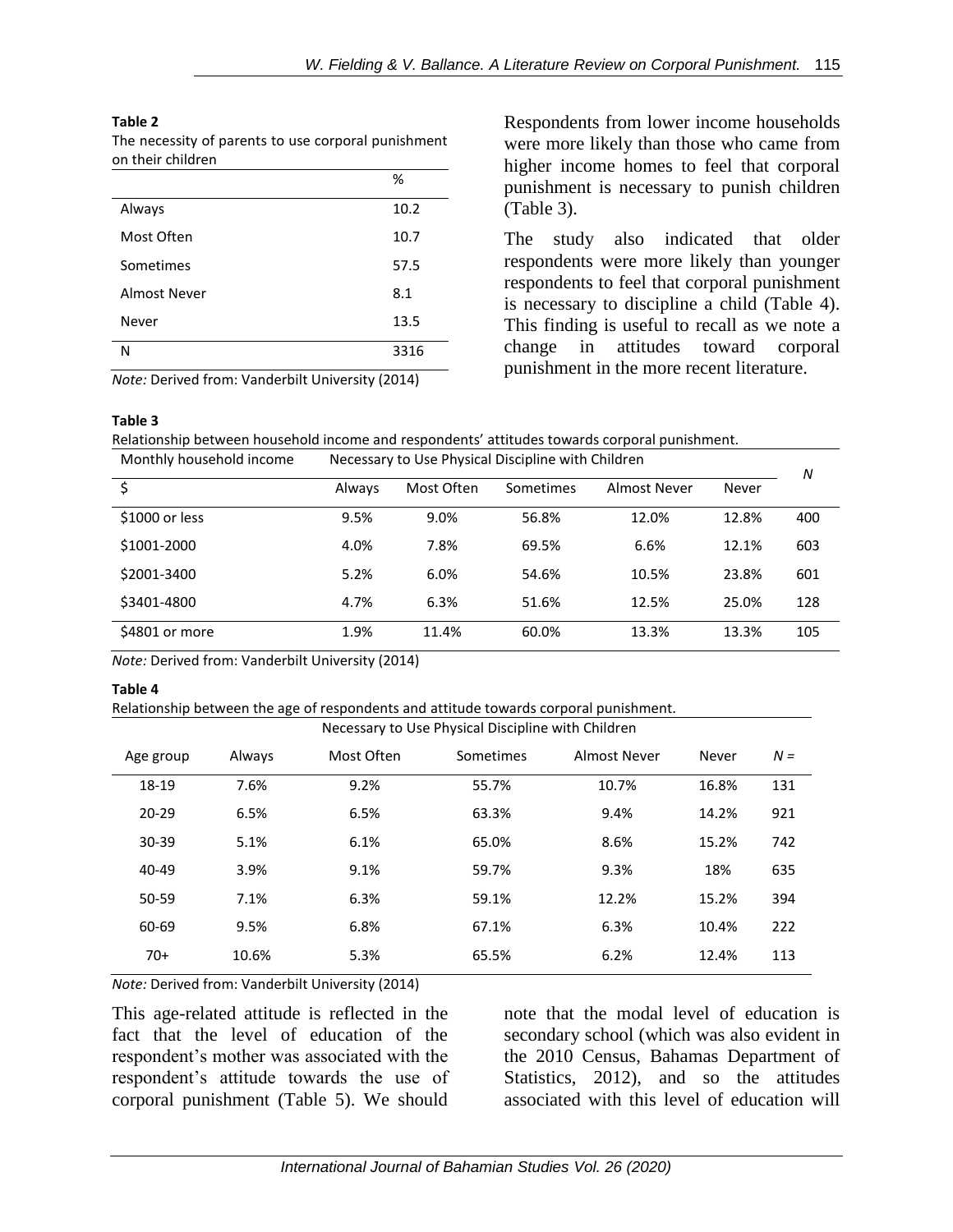dominate those of society as a whole. Consequently, the finding that about one in eight of mothers with secondary education think that is it necessary to use physical

discipline on a child is important, particularly as it is mothers who are those primarily responsible for administering corporal punishment (Fielding et al., 2015).

#### **Table 5**

|  |  |  |  | Association between educational level of mother and attitude towards corporal punishment. |
|--|--|--|--|-------------------------------------------------------------------------------------------|
|  |  |  |  |                                                                                           |

|                                                 | Necessary to Use Physical Discipline with Children |            |           |              |       | N    |
|-------------------------------------------------|----------------------------------------------------|------------|-----------|--------------|-------|------|
| <b>Education Level of Mother</b>                | Always                                             | Most Often | Sometimes | Almost Never | Never |      |
| None                                            | 4.8%                                               | 8.6%       | 67.6%     | 8.6%         | 10.5% | 105  |
| Primary incomplete                              | 13.9%                                              | 6.3%       | 67.1%     | 8.9%         | 3.8%  | 79   |
| Primary complete                                | 2.8%                                               | 7.5%       | 74.0%     | 11.0%        | 4.7%  | 254  |
| Secondary incomplete                            | 4.6%                                               | 5.7%       | 74.9%     | 7.9%         | 6.8%  | 367  |
| Secondary complete                              | 4.8%                                               | 6.7%       | 57.4%     | 10.6%        | 20.5% | 1222 |
| Technical school/Associate degree<br>incomplete | 3.6%                                               | 7.2%       | 59.0%     | 8.4%         | 21.7% | 83   |
| Technical school/Associate degree<br>complete   | 3.2%                                               | 6.4%       | 55.1%     | 7.1%         | 28.2% | 156  |
| University incomplete                           | 5.1%                                               | 8.5%       | 55.9%     | 16.9%        | 13.6% | 59   |
| University complete                             | 2.4%                                               | 3.9%       | 57.5%     | 18.1%        | 18.1% | 127  |

*Note:* Derived from: Vanderbilt University (2014)

Identification with a religious community also influences attitudes towards corporal punishment (Table 6). This finding is also

important when we read of the justification for using corporal punishment.

### **Table 6**

Necessity of using corporal punishment on children by religion of respondent.

|                                                                  | Necessary to Use Physical Discipline with Children |            |           |              |       |      |  |  |
|------------------------------------------------------------------|----------------------------------------------------|------------|-----------|--------------|-------|------|--|--|
| Religion                                                         | Always                                             | Most Often | Sometimes | Almost Never | Never | N    |  |  |
| Church of the Latter-Day Saints<br>(Mormon)                      | 20%                                                | 20%        | 60.0%     | 0%           | 0.0%  | 5    |  |  |
| Jehovah's Witness                                                | 9.1%                                               | 6.1%       | 70.7%     | 6.1%         | 8.1%  | 99   |  |  |
| Agnostic or Atheist (Does not<br>believe in God)                 | 7.7%                                               | 7.7%       | 38.5%     | 15.4%        | 30.8% | 13   |  |  |
| Protestant, Mainline Protestant<br>or Protestant non-Evangelical | 7.2%                                               | 7.6%       | 63.1%     | 10.4%        | 11.8% | 821  |  |  |
| Non-Christian Eastern Religion                                   | 6.1%                                               | 18.2%      | 48.5%     | 15.2%        | 12.1% | 33   |  |  |
| <b>Evangelical and Protestant</b>                                | 6%                                                 | 6.5%       | 68.8%     | 8.2%         | 10.5% | 1243 |  |  |
| Catholic                                                         | 5.3%                                               | 5.8%       | 54.3%     | 11.0%        | 23.6% | 812  |  |  |
| None                                                             | 4.9%                                               | 7.8%       | 61.8%     | 6.9%         | 18.6% | 102  |  |  |
| <b>Traditional or Native Religion</b>                            | 1%                                                 | 8.2%       | 67.3%     | 10.2%        | 13.3% | 98   |  |  |

*Note:* Derived from: Vanderbilt University (2014)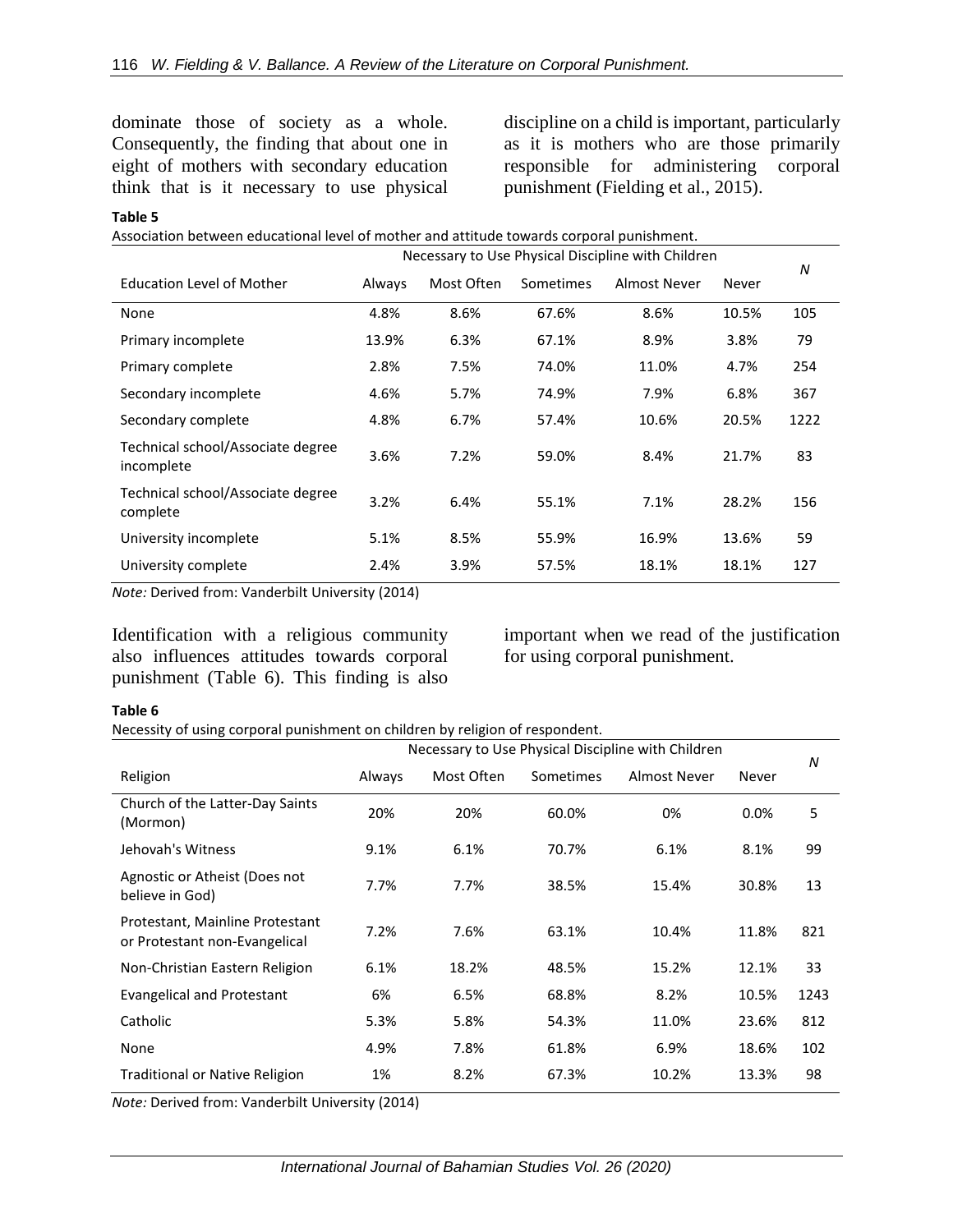There is also an apparent mindset that more severe punishment of criminals will reduce crime. This attitude is also linked with an attitude of the need to use corporal punishment on children (Table 7). This provides a link, which is useful to note, when we appreciate the historical use of corporal punishment on criminals. However, these attitudes are contrary to research from

Jamaica which highlights the link between negative parenting practices, including corporal punishment and crime (Smith & Mosby, 2003). It is probably in recognition of these prevailing attitudes within society that government officials are cautious when they speak publicly on corporal punishment (see, for example, Brown, 2019).

**Table 7**

| Association of the need to use corporal punishment on children and to punish prisoners. |  |
|-----------------------------------------------------------------------------------------|--|
|                                                                                         |  |

|                                     | Necessary to Use Physical Discipline with Children |            |           |              |       |      |  |  |
|-------------------------------------|----------------------------------------------------|------------|-----------|--------------|-------|------|--|--|
| How to Reduce Crime                 | Always                                             | Most Often | Sometimes | Almost Never | Never | N    |  |  |
| Increase punishment of<br>criminals | 6.9%                                               | 7.2%       | 65.7%     | 8.6%         | 11.7% | 1984 |  |  |
| Implement preventive measures       | 6.6%                                               | 6.8%       | 61.0%     | 10.4%        | 15.3% | 518  |  |  |
| <b>Both</b>                         | 4.2%                                               | 6.8%       | 57.0%     | 10.6%        | 21.4% | 790  |  |  |

*Note:* Derived from: Vanderbilt University (2014)

In The Bahamas, there is a prevailing opinion that attitudes towards corporal punishment are associated with the country's history of slavery. The system of slavery allowed for extreme corporal punishment, and this punishment had most clearly persisted in the state-approved use of corporal punishment for convicts, and persisted beyond Independence (Curry & Ulentin, 2019). It follows that corporal punishment, together with its most emphatic form, capital punishment, has a long history in the country. Lofquist (2010) has documented the use of capital punishment until the last execution in 2000. In that review, it is of interest to note not only the change in the victims who were executed, from slaves to citizens, but that half of all death sentences have occurred in the period of national independence, starting in 1967, compared with the period of more than 275 years between 1784-1966, demonstrating an ever-increasing reliance on the death penalty as the ultimate form of deterrence.

Corporal punishment, long associated with slavery, has been an enduring part of the treatment of criminals, when historically those who break rules are required to be punished (Curry & Ulentin, 2019), rather than taught to be productive members of society. The current prevailing attitude in Bahamian society is that more severe punishments are required to deter criminal behaviour, rather than rehabilitation (Sutton & Ruprah, 2017). The law of The Bahamas still allows the use of flogging of criminals. Of interest is that the current law regarding flogging of criminals was introduced in 1991 (Criminal Law (Measures) Act No. 12 of 1991, Ch. 101), and so it is a clear "Bahamian" response to law and order, rather than being a colonial residue.

Smith (1979) indicates that as in the home (Otterbein & Otterbein, 1973) corporal punishment is thought to be necessary to train children at school: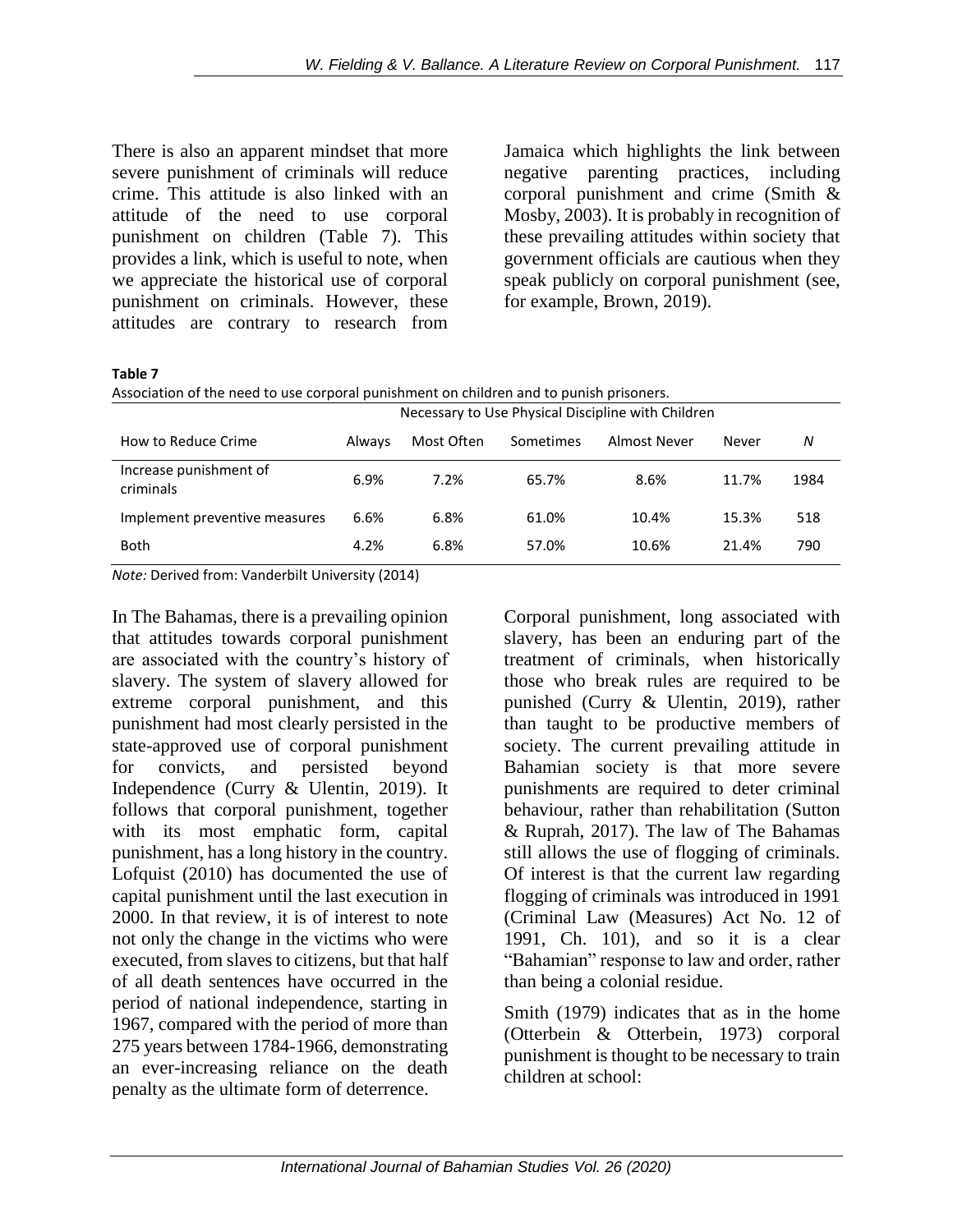Personal conversations show that the use of corporal punishment is deeply engrained in Bahamian philosophy, since most Bahamians think that this is the most effective method of teaching obedience to children and getting them to respect authority. Discussions have proven that some Bahamian Educators advocate corporal punishment to maintain satisfactory academic performance and proper child training. Consequently, the Bahamian child associates teaching with the cane.

Stories told by certain Bahamian senior citizens disclose that about thirty or forty years ago the regular use of corporal punishment was the causes [sic] of much concern in certain Bahamian schools as teachers tried to instil knowledge into their students, with the cane. In the classroom, silence and submission seemed to be a part of the Golden Rule, and the competence of a principal was mainly assessed by his ability to control his students. At that time, there were fewer schools in New Providence, and experiences were presumably different from the present. But in the Out Islands' (the other Bahamian Islands) Head teachers held the monopoly on using the case, and discussions show that several principals abused their authority. Most offenders received public corporal punishment which in some cases was inflicted with severity. (Smith, 1979, p. 2)

This use of violence to train children continues to this day as demonstrated by Brennen et al. (2016) and Carroll et al. (2016). The continued use of violence to discipline children is one that is handed on from one generation to the next in the belief that it is the appropriate action to take. Corporal punishment of children is not only approved in The Bahamas but has a higher approval rating than in other Caribbean nations (Sutton & Álvarez, 2016), which

further demonstrates the tolerance society has of corporal punishment.

The religious justification for using corporal punishment was manifested in a newspaper article on corporal punishment which appeared in the Religion section of the *Nassau Guardian* (Minnis, 2008). However, this justification is typically based on a misquotation from the Book of Proverbs. "Spare the rod and spoil the child" comes from a satirical love poem, "Hudibras*,*" first published in 1684 by Samuel Butler. The actual biblical quote, "whoever spares the rod hates the child, but whoever loves will apply discipline" (Proverbs 13:24), may have a purely theological interpretation which would not endorse violence (Popcak, n.d.). Christian groups which are almost exclusively biblically focused, tend to have stronger attitudes than those groups which do not, on the necessity of corporal punishment (Table 6).

*Long studies* of student teachers written in the 1970-80s can be found in the Bahamian Special Collection of University of The Bahamas. The emphasis on discipline in schools is summed up by Adderley in the 1970s, "discipline is the hall-mark [sic] of a truly successful school" (p. 1). The perceived association between rigorous discipline and learning was repeated by the Minister of Education in 1983, "there is no question that certain elements in our schools, have allowed discipline and learning to go to the dogs" (Cartwright, 1986). Smith, in 1979, offers this observation, "the Bahamian child associates teaching with the cane" (p. 2). However, he points out that "stories told by certain Bahamian senior citizens disclose that about thirty or forty years ago the regular use of corporal punishment was the cause of much concern in certain Bahamian schools as teachers tried to install knowledge into their students with the cane" (p. 2)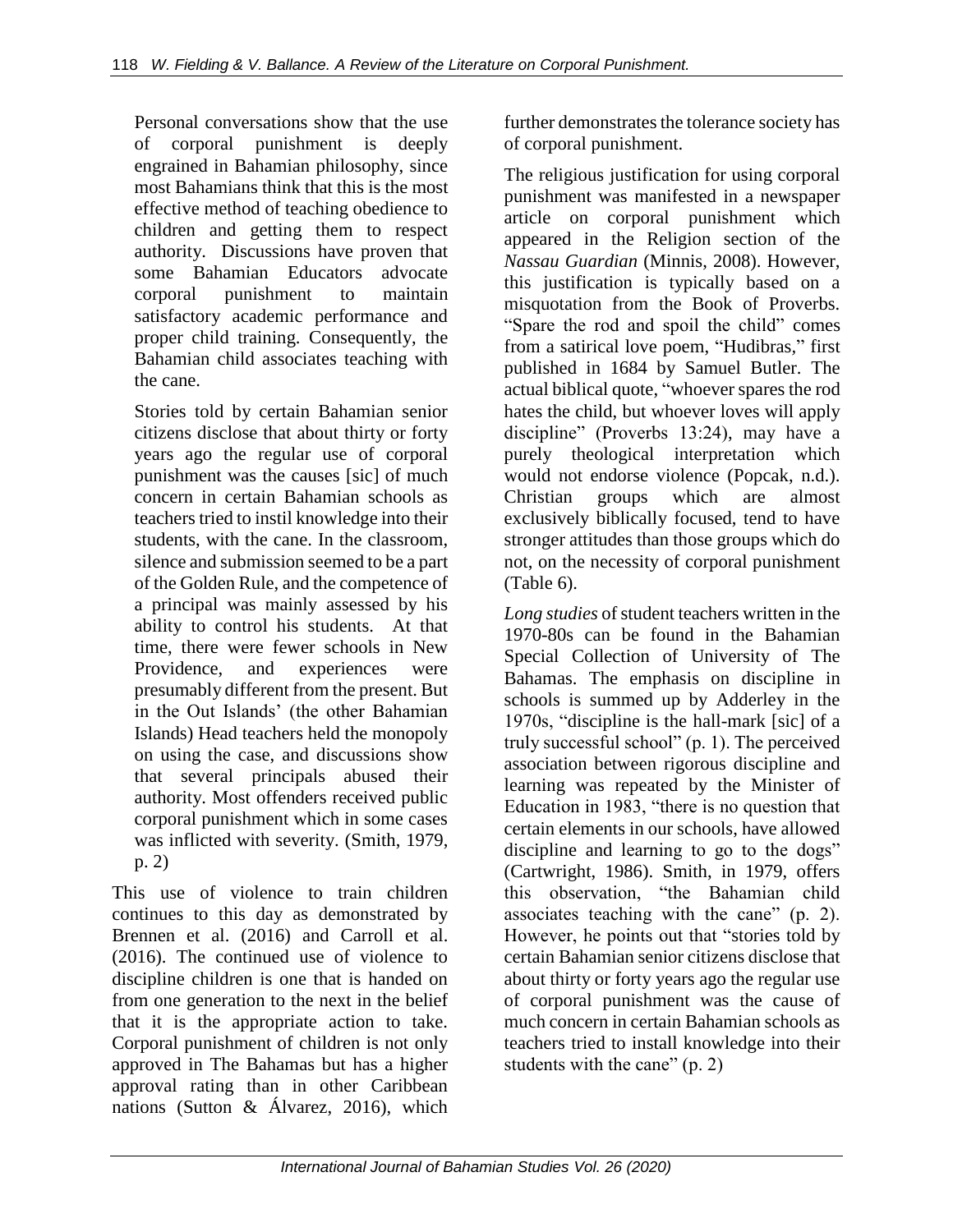What is of interest in these long studies is that those teachers who discussed corporal punishment did so not usually from a teaching perspective, but rather as to how it was or was not an aid to classroom management.

Smith's (1979) study on physical punishment is focused on its effects and perceptions of students and teachers, rather than considering alternative forms of discipline. His definition of corporal punishment is instructive, "the inflicition [sic] of physical pain by flogging a person in school with a switch or cane" (p. 4). An advantage of corporal punishment was that it was considered to instil "fear in students" (p. 30). Although 22% of students and 7% of teachers strongly agreed with that statement, 15% of students and 10% of teachers strongly agreed with the statement that corporal punishment improved student behaviour. Of note was that 36% of students indicated that the use of corporal punishment caused them to worry and 28% thought that it caused them to lose their self-confidence. From Smith's 1979 study, we can appreciate the long standing fact that boys are more likely than girls to be beaten (70% of boys cf 59% of girls), a pattern more recently observed by Fielding (2016) and Johnson (2019). Barnett's 1979 study indicated that most teachers (72%) disagreed that corporal punishment should be abolished, whereas 68% of students agreed that caning was humiliating. This is consistent with the later findings of Knowles (1999) on young Bahamian children, namely that boys abused through excessive punishment had lower self-esteem than those who suffered less punishment.

What is noteworthy is that the installing "fear" in students in a learning environment is considered to be useful. There appears to be little concern that fear might inhibit the ability of pupils to learn. There also seems to be little awareness as to any long-lasting illeffects of hitting a child with a cane or the risk of abuse which such an action put the child. Consequently, it can be appreciated that the evidence from the 1970s was suggesting that caning was humiliating, but apparently this was considered acceptable to teachers who may not have considered the longer-term aspects of the punishment. Research by Allen et al. (2017) has highlighted the long-term destructive aspects of hurt (humiliation) and shame, which can, of course, arise from being a victim of corporal punishment.

Smith's conclusions indicate that corporal punishment had effects on the pupils which are not consistent with the purpose of a school education, and overall, "the disadvantages outnumber the advantages" (1979, p. 2):

The sample of the study did suggest that there are certain advantages and disadvantages of using corporal punishment in senior high schools. It would appear as though the disadvantages outnumber the advantages, for while student control and motivation to learn seem to be advantages, apparent disadvantages are dislike of school, disobedience toward teachers, vandalism, worry, rebellion and loss of self-respect.

The study did not demonstrate that corporal punishment instils a great deal of fear, nor did it confirm that students regard such penalty as sign of the inflictor's hate or teacher incompetence. It did, however, reveal that Tenth Graders do not favour corporal punishment and would like to see it taken out of the senior high schools, even though it is only used sometimes.

The suggestion seems to be that teachers must find another way of controlling students and motivating them to learn. But corporal punishment needs to be used then the inflictor should be conscious of the risk involved in using it. In the light of this fact, corporal punishment should be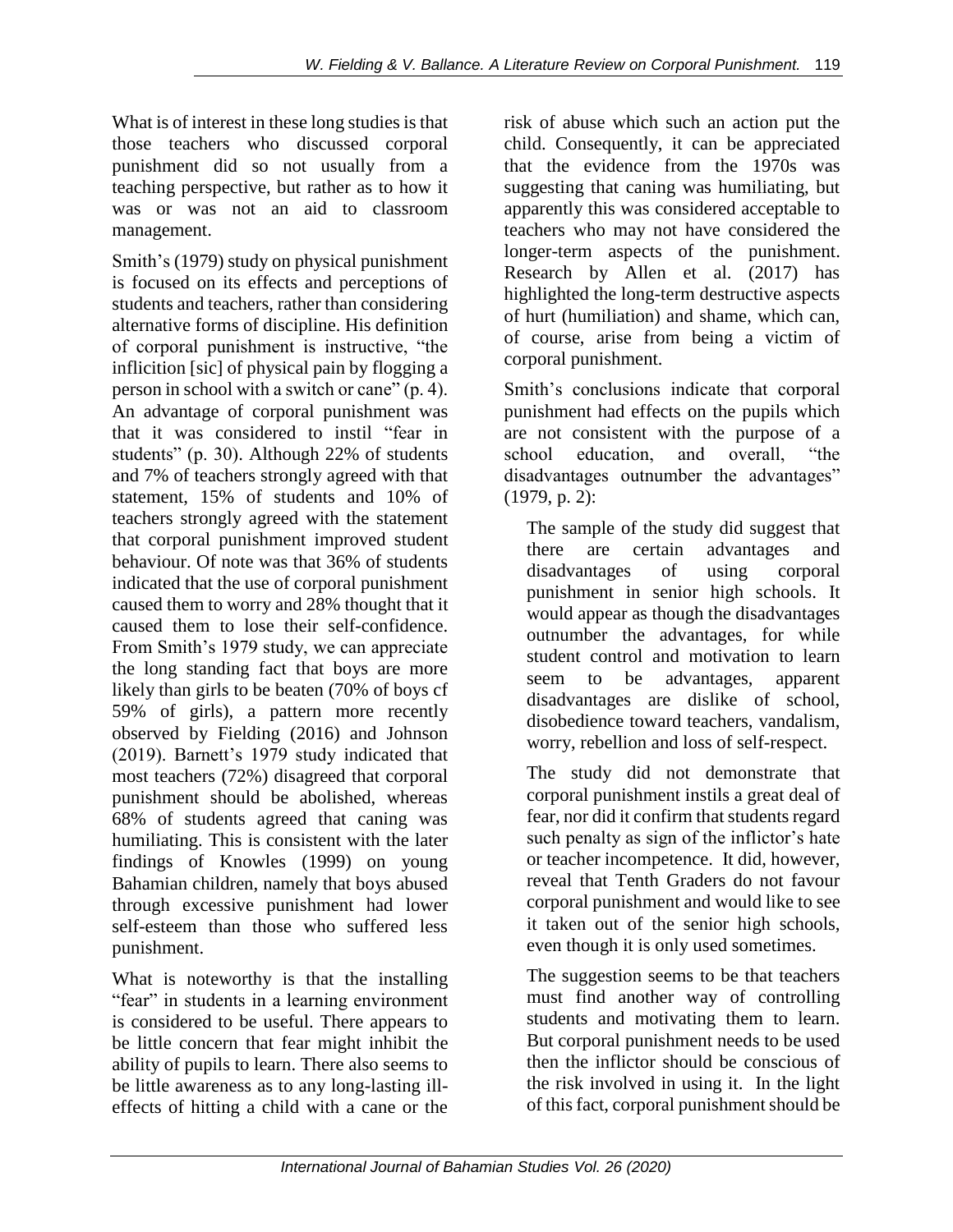administered by persons in authority, with care and justice and in the presence of a witness. (Smith, 1979, pp. 87-88)

In parallel, as it were, to the concerns of classroom management, the research indicates an interest in the policies and procedures associated with corporal punishment. This indicates that the punishment needed to be regulated. This then suggests that there was a concern that corporal punishment had the potential to inflict unmerited harm on the pupils, possibly as a result of its overzealous "infliction" by teachers.

Moxey (1980) examined perceptions of school administrators and teachers towards corporal punishment. At that time, corporal punishment was used in primary schools as well as higher level schools. He points out that in the 1936 Board of Education Act as well as the 1975 Education Act there were no guidelines as to the methods which could be used to administer corporal punishment by Head Teachers. Moxey references two interviews with senior teachers and one suggests that corporal punishment should only be used in primary schools and another who thought "punishment in all its forms should be used" as "some students understand nothing other that [sic] physical punishment" (1980, p. 4). However, both these interviewees agreed that physical punishment should be the method of "last resort" (1980, p. 5). Moxey also makes the point that "the home and the school have to work as a unified body concerning this matter" [elimination of physical punishment from public schools]. Moxey's concern was echoed by Cartwright (1986) whose study of teachers indicated that 92% of them agreed that student behaviour depended on the home environment from which they emerged. In 2008, the importance of the home environment on academic achievement was demonstrated (Collie-Patterson, 2008), which highlights the continuum between the

home and school environments. Johnson (2016) examined the wider implications between violence in the home and in the classroom, both as it relates to the teacher and the pupil. Both teacher and pupil bring their domestic experiences into the classroom, and violence from home can manifest itself in the classroom, albeit in modified ways.

Barnett noted that most teachers were against corporal punishment being abolished (71.6%). He quotes an earlier study by Shirley Stubbs in 1977 which found that teachers use corporal punishment because of its convenience and that "they were reluctant to use methods [that] required extra efforts on their part" (1979, p. 6). Moxey (1980) found that most of those in his study, 53% of teachers and 69% of administrators, approved of physical punishment and overall, 75% thought that the cane should be used. Less than half, 21% of teachers thought that canning was effective. Rolle's 1982 study was apparently carried out at a time when, quoting a Ministry of Education official, there was '"rampant lack of discipline" in the Bahamian schools (p. 3). He found that suspension was then more popular amongst administrators than caning. He also seemed to suggest that the increased use of nonphysical punishment was associated with the discipline problems. However, as has been shown more recently (Johnson, 2019), suspension can heighten the risk that suspended pupils may drop out of school and become recruited to the criminal population. This would suggest that no child be punished in a way which might increase their risk of engaging in criminal activity.

As noted by Moxey (1980), although corporal punishment was permitted in schools, there appeared to be no guidance as to how it should be administered. The death of a student in 2000, resulting from corporal punishment (Mitchell, 2000), resulted in the revision of the *Code of Student Conduct* (Bahamas Ministry of Education, 1992)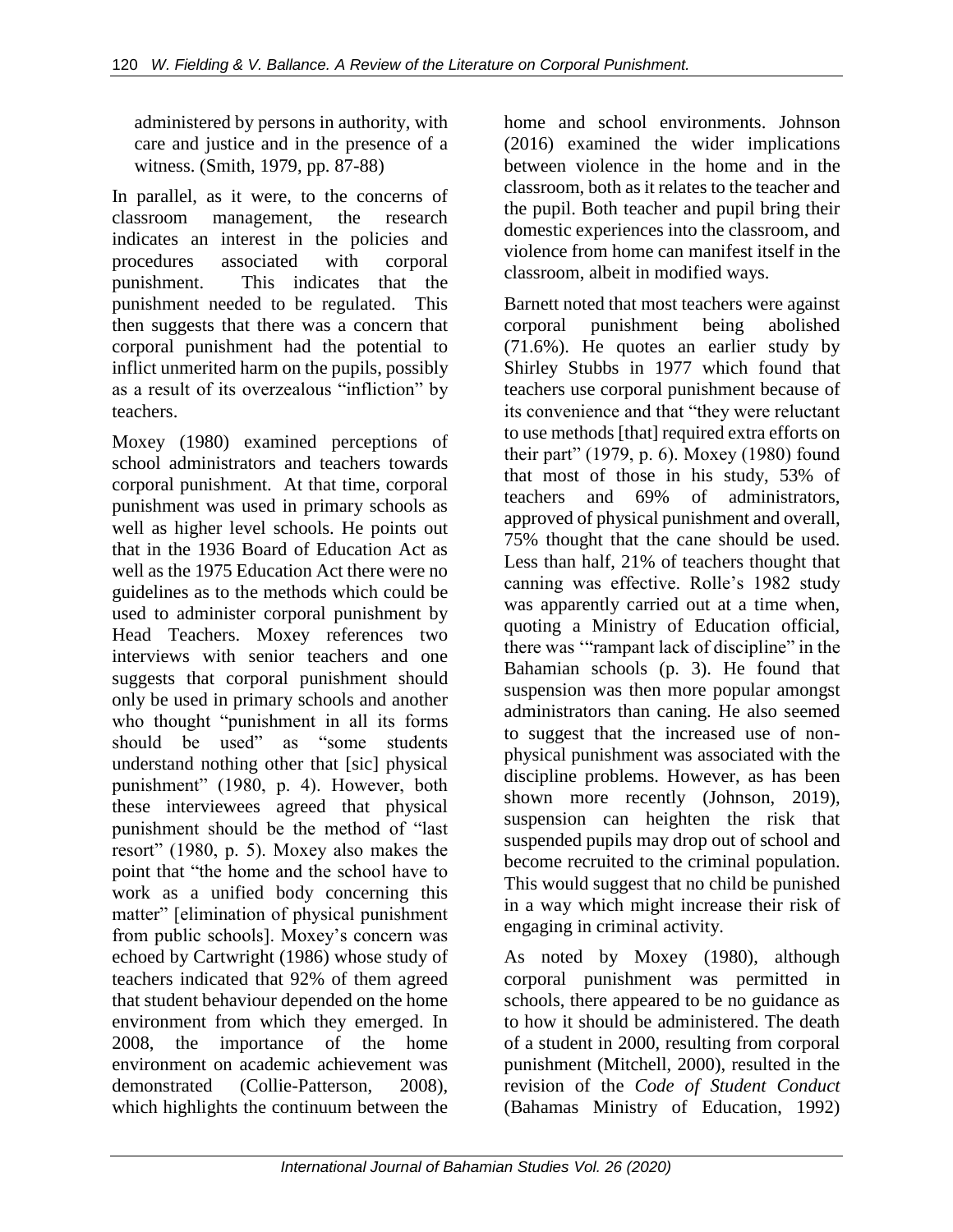which in turn resulted in the *Safe Schools Protocol*. The *Code of Student Conduct* described the students' actions which were unacceptable, and what the maximum and minimum disciplinary action would be associated with each type of misconduct. Of note, this document did not indicate which offences warranted corporal punishment, other than, "caning will be administered by the principal or a person/persons designated by the principal in an attempt to comply with the responsibility for controlling and disciplining students assigned to the school" (p. 8). About the same time, it became illegal to use corporal punishment on children aged five or under in pre-schools (Early Childhood Care Act [2004] and Early Childhood Care [National Standards] Regulations 2015 [Bahamas] and the Residential Care Establishments Act [2004]). This then, would to be a first step to outlawing corporal punishment in schools.

The long-standing use of corporal punishment in schools was revisited in the Department of Education's *Safe Schools Protocol*, revised in 2009. The guidelines for the use of corporal punishment are given in Table 8.

### **Table 8**

Guidelines for the use of corporal punishment as stated in the 2009 edition of the *Safe Schools Protocol* of the Department of Education.

### CORPORAL PUNISHMENT

Corporal Punishment, which is defined as physically handling a student in any way to inflict punishment, should only be administered by the Principal or Administrator.

Staff may, in dealing with disruptive students, use reasonable and appropriate physical intervention or force as necessary for the following purposes:

To restrain a student from an act of wrong- doing.

To quell a disturbance threatening physical injury to others.

To obtain possession of weapons or other dangerous objects upon a student, or within the control of a student.

For the purpose of self-defence.

For the protection of persons or property.

For the preservation of order.

### ADMINISTERING CORPORAL PUNISHMENT

I. Corporal Punishment should be limited to certain highly restricted circumstances (e.g. bullying, fighting, obscene language, threats, gross insubordination);

II. It may only be inflicted in the case of continued or grave circumstances and after a full inquiry has been carried out, and NOT IN THE PRESENCE OF OTHER STUDENTS. Female students should be punished by a female administrator, and a male by a male administrator, wherever possible.

III. Corporal Punishment must be accurately documented in ALL cases (within the same day);

IV. It should relate to the offence, and be adapted to fit the individual child and should be preceded by a conference with parents and students, where necessary.

Comments in the press at the time of Shawn Evans' death in 2000 focused on the need for corporal punishment to impose discipline and the fact that the use of corporal punishment was widespread and administered with the tacit approval of the Ministry of Education (Mitchell, 2000). The outcry against the possibility of the teacher facing life imprisonment closed schools for three days. Comments in the report by Mitchell suggested a similar teacher mindset to that reported in the literature of the 1970s.

The impact of the *Safe Schools Protocol* was assessed by The College of The Bahamas in 2012 and published in Johnson (2016). It indicated that its implementation had reduced the percentage of teachers who used corporal punishment and that the majority of teachers (77.5%) thought that alternative forms of discipline were just as effective as using corporal punishment. The study also indicated that 21.1% of teachers thought that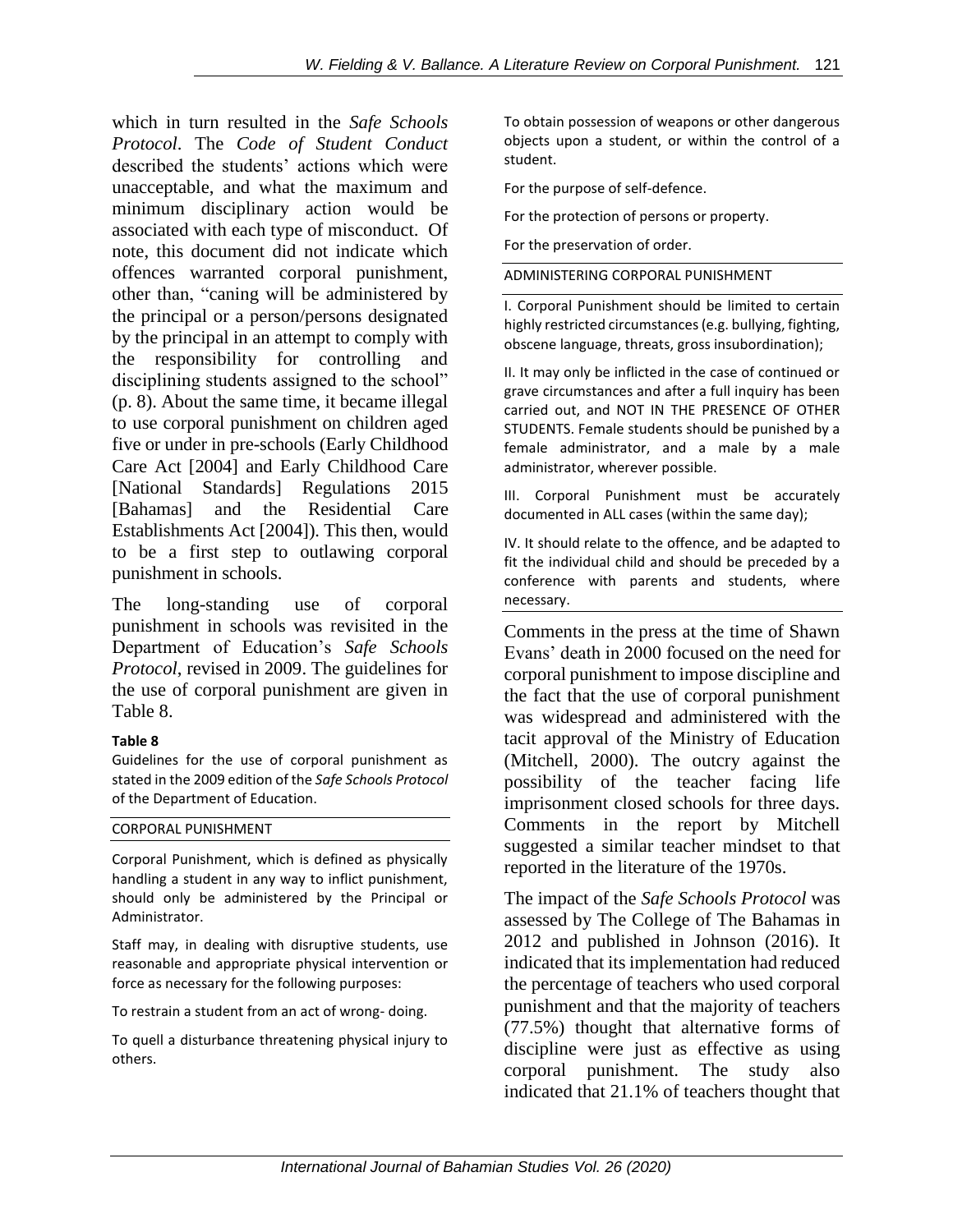corporal punishment was the most effective way to maintain order in class. However, teachers were unwilling to give up the right to use corporal punishment as they felt that it was associated with their authority in the classroom. These attitudes aligned, to some extent, with their own use of corporal punishment at home, when 88.4% of teachers did/would use corporal punishment on their own children.

What is of interest in these more recent developments to regulate the use of corporal punishment is that an observation from Smith in 1979 seems to have been overlooked, namely that only 34% of teachers indicated that they thought "corporal punishment had helped them in teaching" and a minority of both students (49%) and teachers (44%) thought that corporal punishment improved student behaviour.

The use of corporal punishment is not confined to school. It also occurs in the home, being the disciplinary method of choice of parents (for example: Carroll et al., 2016). Therefore, while considering the use of corporal punishment in schools, its use outside of the educational setting cannot be overlooked. Further, we should be aware that the use of "corporal punishment" inflicted on children is part of an accepted part of the violence continuum, where physical punishment can be inflicted, usually on women, for not doing chores or being unfaithful (Nicolls et al, 2014; Sutton & Álvarez, 2016). The end point of this continuum is violence associated with the home which can end in death, as illustrated by domestic related homicides being the fourth most common motive associated with homicides between 2010-2015 (Hanna, 2017, p. 5).

The widespread use of corporal punishment in the home has a long tradition in The Bahamas and is associated with religious beliefs (Otterbein & Otterbein, 1973). As

noted earlier, this may be associated with the misattribution of "Spare the rod and spoil the child" to the Book of Proverbs in the Bible, as well as a misunderstanding. However, as with the learning of gender stereotypes, we should not overlook the role of pastors in influencing the attitudes of parents, in particular mothers (Fielding & Ballance, 2019). Corporal punishment is a cultural norm of The Bahamas and the Caribbean region (Ballance, 2008), which is still endorsed by most people (Sutton & Alvarez, 2016). Brennen et al. (2016) and Carroll et al. (2016) demonstrate the continued use of corporal punishment to train children in The Bahamas and that its use can result in abuse of the child. Brennen et al.'s 2016 study also indicates that the level of violence considered as abuse in the Bahamian context is more in line with what would be termed grievous bodily harm elsewhere. Fielding et al. (2015) demonstrated that college students in The Bahamas were subject to more corporal punishment than their counterparts in the United States of America and this in turn was linked with Bahamian students having higher risks of exhibiting behaviours of concern when an adult, for example anger, which again points to the longer-term consequences of corporal punishment. The consequences of anger in the Bahamian context have been discussed by Bethel et al. (2015).

The longer-term and wider implications of exposure to violence have been indicated by Fielding (2016). Inmates at the Department of Correctional Services Facility at Fox Hill, typically emerge from more violent backgrounds that those of the general population, in terms of physical, emotional, and physical abuse. Further, some 25% of inmates had failed to complete school (Johnson, 2019), and Minnis et al. (2016) reported that about half of the inmates in their study were expelled from school. Globally, while it can be demonstrated that corporal punishment is associated with reduced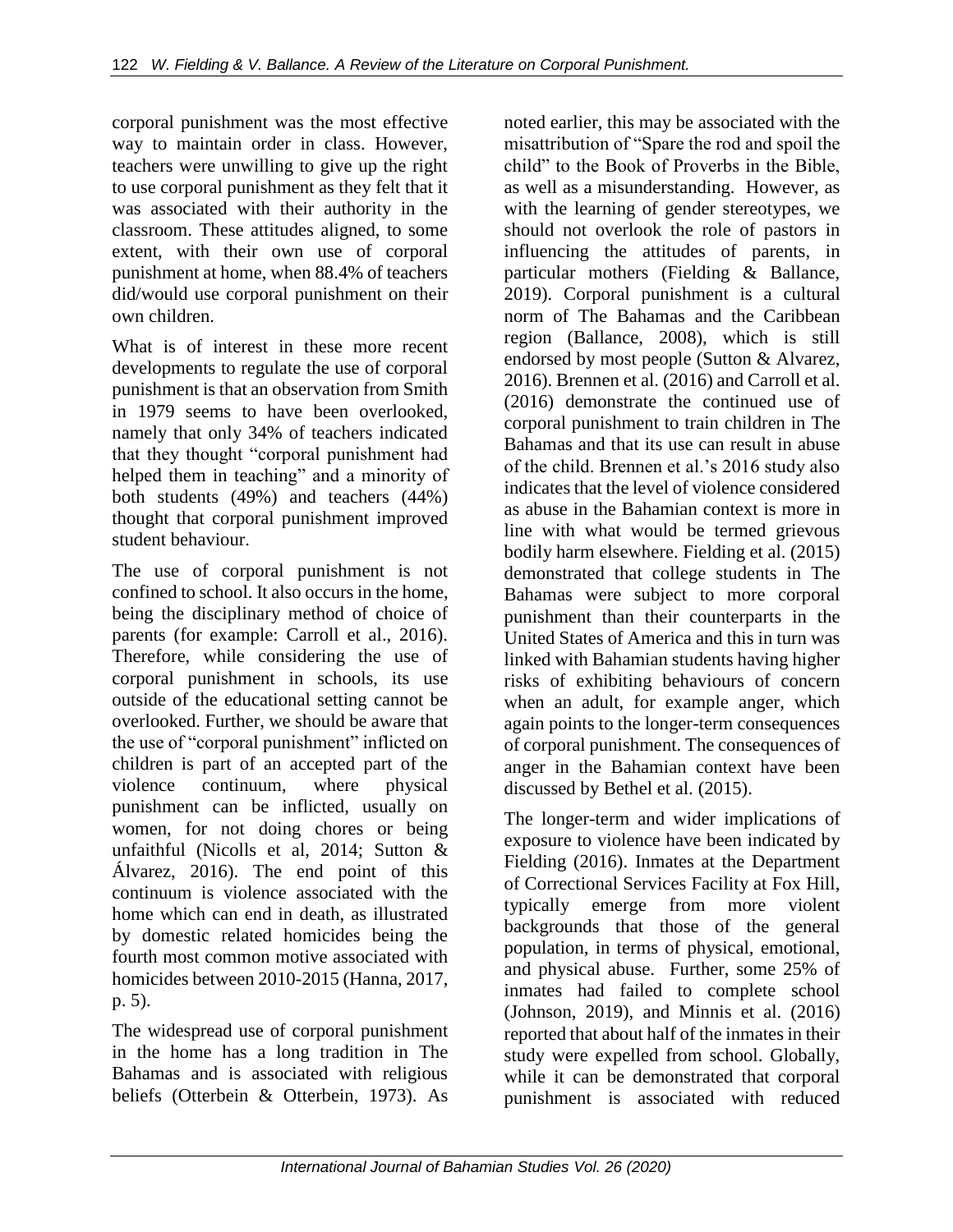innovation, Fielding & Johnson (2019) found that being physically disciplined in high schools was associated with reduced level of university student creativity. This finding is consistent with Bahamian research which has linked exposure to corporal punishment, at home and a reduced ability to solve problems and reduced executive function (Roth et al., 2020). This research suggests that the use of corporal punishment is incompatible with the goals of education.

While the use of corporal punishment has been seen as a usual classroom management tool, today, the educational system has evolved into a two-track system, with some schools no longer using corporal punishment while others continue to do so. Therefore, it is possible to assess if corporal punishment has a beneficial effect on the results in national examinations. The data in Table 9 do not seem to support the idea that the use corporal punishment enhances student learning.

The deeply engrained attitude towards physical punishment as a means of changing behaviour is manifested in public opinion towards criminals. Many residents of The Bahamas feel that the best way to reduce crime is to increase the punishment of criminals (Fielding, 2016) and to make their time of imprisonment a part of the **Table 9**

punishment rather than a time for rehabilitation (Ballance, 2019; Oenbring, 2019). The ever-increasing access to social media, and the proliferation of cameras, through smartphones, has resulted in the use of corporal punishment in schools becoming more public, even though it should take place in private. This has resulted in a number of cases being documented through social media and being re-reported in the traditional media.

When considering corporal punishment reports in the press, we should remember that it is typically going to be framed in a negative light. However, these reports' value is that they are illustrative of events which have made such an impression on those concerned as to involve the national media, and so takes the complaint beyond something which is shared on social media into the realm of more "official" news. This gives the complaint a legitimacy which might not occur to something shared only on social media platforms. The use of social media in reporting these events, can mean that the beating becomes public beyond the environments of the school. This can further add to the humiliation and shame of the victims. Below, we make reference to just a few recent reports.

|              |                     | Percentage of A-C grades | $x^2$ test         |     |  |  |  |  |
|--------------|---------------------|--------------------------|--------------------|-----|--|--|--|--|
| High School  | Corporal punishment | English Language         | <b>Mathematics</b> | D   |  |  |  |  |
| R. M. Bailey | Used                | 16%                      | 14%                | .32 |  |  |  |  |
| C. V. Bethel | Not used            | 15%                      | 20%                | .01 |  |  |  |  |

Percentage of students obtaining A-C passes in 2005 in BGCSE examinations.

*Note:* Derived from data from The Bahamas Ministry of Education.

# **Media Reports**

*The Tribune* of the September 6, 2018 includes a report of a boy being beaten by a school administrator. Social media was used to share a photo of the bruises which the boy claimed to have sustained at the hands of the school administrator. An article on May 2, 2019 (Adderley, 2019), arose from a video of students being beaten at a school in Abaco. Of interest is the fact that it was the teacher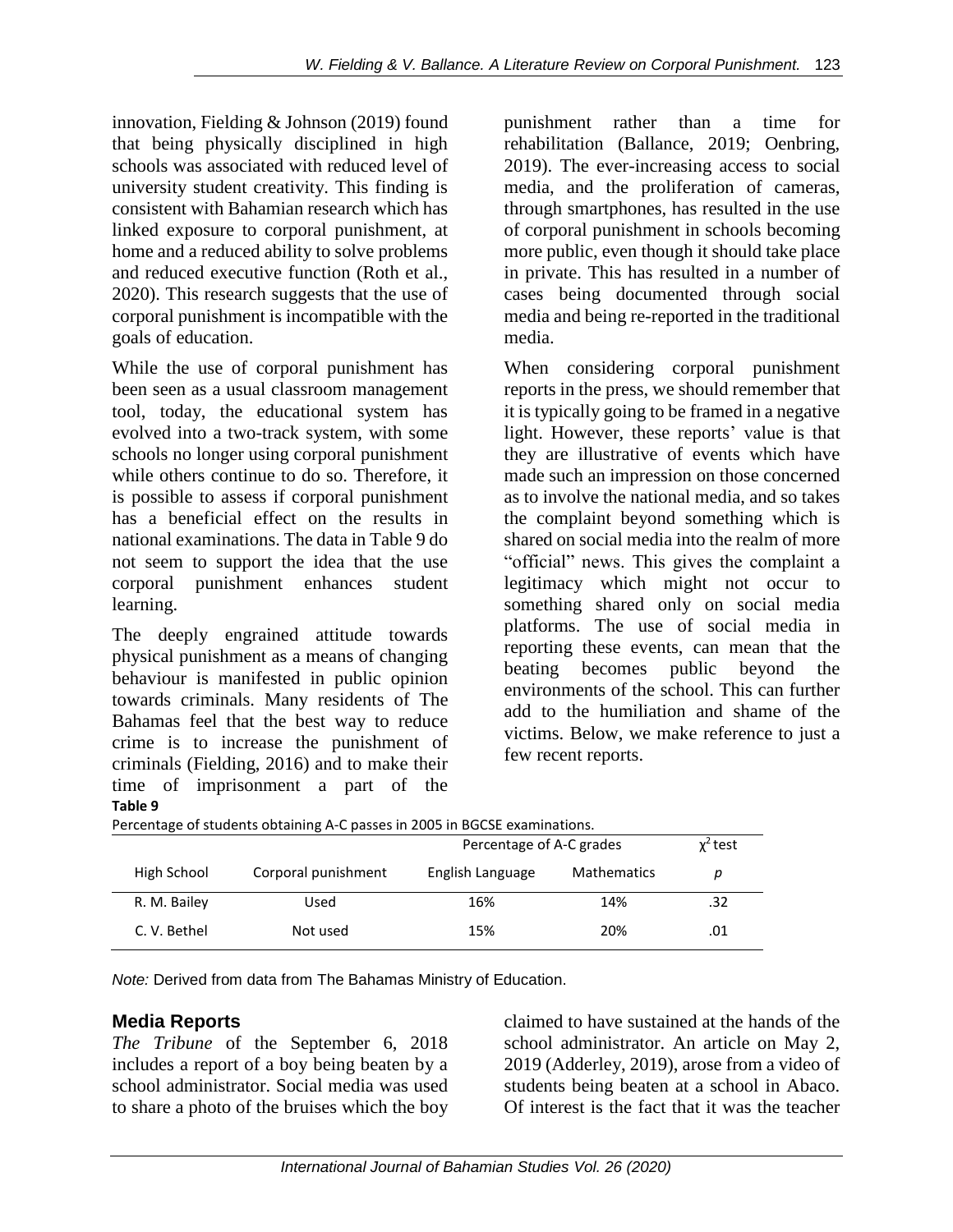who recorded the punishment. The event was regarded as being in contravention of the guideline on using corporal punishment. An article of May 20, , 2019 in *The Tribune* is an example of a social media post concerning a student injured as a result of corporal punishment being given prominence in the national news. The report elicited very strong opinions from those who did and did not support corporal punishment.

On June 3, 2019, an anonymous letter to the editor published in *The Tribune* was in support of corporal punishment. It represented the view that using a cane or belt to leave marks on a child is not abuse. As such it demonstrates the traditional view of corporal punishment without regard to the long-term risks associated with this type of punishment. This letter also confirms that a severe level of violence is required for the punishment to be considered "abuse", a finding also noted by Brennen et al. (2016).

An article published on June 4, 2017 in *The Tribune* indicated the willingness of church associations to bring their perspective to bear on the use (and possible abuse) of corporal punishment, so as to prevent a prosecution of a teacher for harming a child by beating a child. This suggests an attitude that the teacher is justified in using corporal punishment and that the law should protect the teacher and not the child. This may be a dim reflection of earlier times, when here was little protection for the victims of corporal punishment.

# **Discussion**

There is a vast literature on corporal punishment from overseas (Gershoff, 2010). The consensus of that literature is that the negative aspects of corporal punishment outweighs the short-term change in undesirable behaviour which it typically elicits.

While it can be appreciated how The Bahamas has used corporal punishment in

previous generations, its use was without the benefit of recent research which confirms the long-term deleterious effects on the victim, and indeed the wider society. The literature arising from The Bahamas is in overall agreement with the foreign research. Further, while estimates as to the use of corporal punishment in schools are limited, in a population of University students, 77% of males and 61% of females had been physically disciplined when at school (Fielding & Johnson, 2019) which demonstrates that many students are at risk of the negative effects of corporal punishment. These long-term negative consequences of corporal punishment, which include: aggression,

anxiety/depression/disassociation, posttraumatic stress disorder, social problems, thought problems, social withdrawal (Lansford et al., 2002), threatening the longterm economic growth of the country and potentially contributing to the unacceptable level of violence in society (Elgar et al, 2018).

# **Conclusion**

It is possible that the widespread use of corporal punishment, in homes and schools, has contributed to a lack of research on this topic in The Bahamas. Apart from Knowles, 1999, little thought seems to have been given about the long-term impact of corporal punishment. Since the start of the 20th century, the association of corporal punishment and its consequences have started to be researched in The Bahamas. The results of the Bahamian-focused research have been consistent with the extensive literature from overseas. While researchers have become increasingly aware of the deleterious effects of corporal punishment, the lack of a concerted and consistent public awareness campaign has resulted in society clinging to its unsubstantiated beliefs concerning corporal punishment.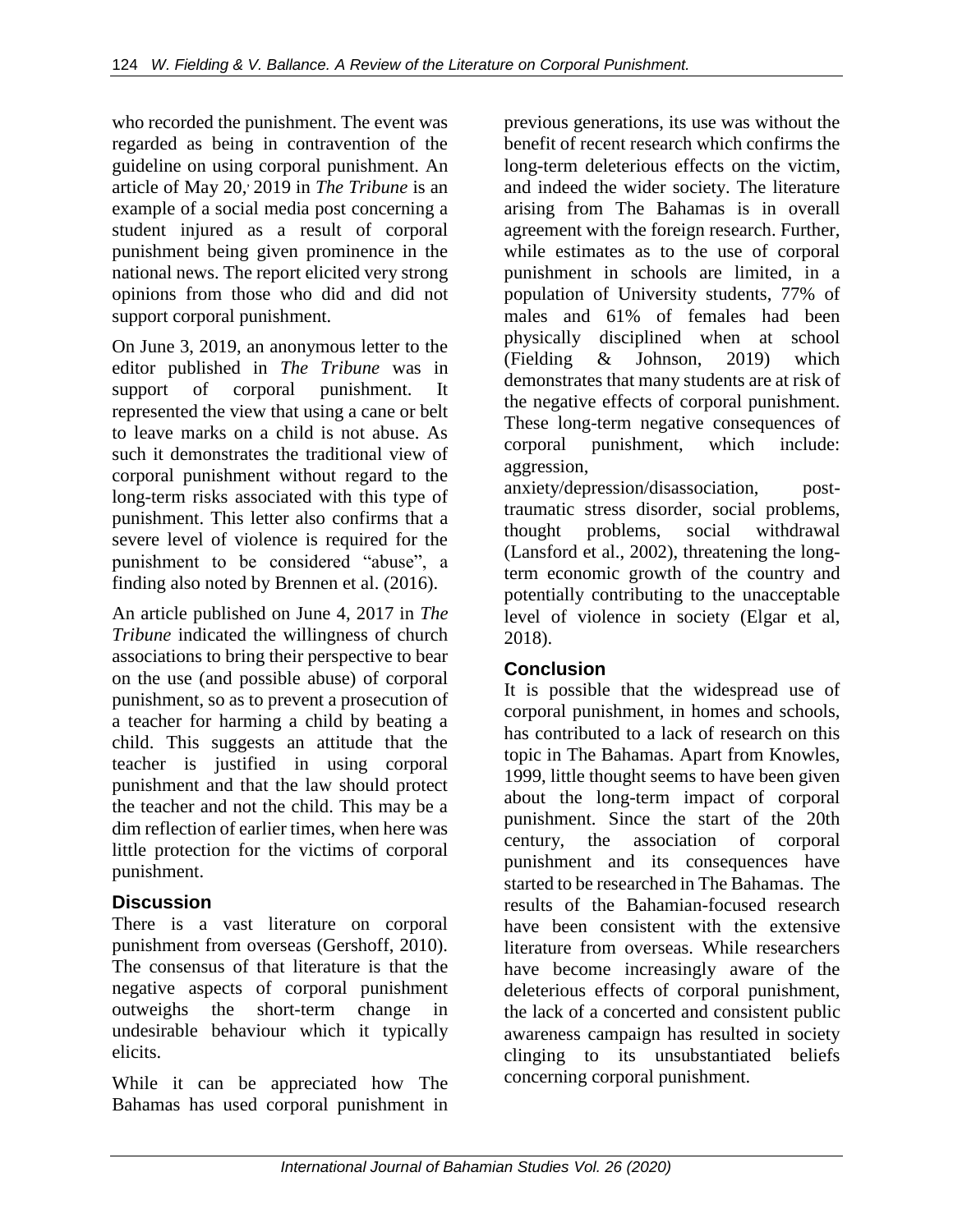# **Acknowledgement**

This paper arose from an invitation to the authors from Dr. Rodney Smith, President and CEO of University of The Bahamas, to provide information to a committee formed to advise the Minister of Education on corporal punishment.

# **References**

- Adderley, M. (2019, May 2). Teacher in beating video broke rules. *The Tribune*. http://www.tribune242.com/news/2019/ma y/03/teacher-beating-video-broke-rules/
- Adderley, P. L. (197?). *The problem of discipline in schools in New Providence* [Manuscript].
- Bahamas. Department of Education. (2009). *Safe schools protocol: Manual for public schools*. https://dloc.com/AA00068560/00001
- Bahamas. Department of Statistics. (2012). *2010 census of population and housing*. https://ufdc.ufl.edu/AA00077233/00001
- Bahamas. Ministry of Education. (1992). *Code of student conduct*.
- Ballance, V. C. F. (2008). Bahamas, Commonwealth of. In C. E. D'Avanzo (Ed.), *Pocket guide to cultural health assessment* (pp. 48–52). Mosby Elsevier.
- Ballance, V. (2019). How do inmates spend their days? In W. Fielding, V. Ballance, P. Smith, A. Veyrat-Pontet, & H. Sutton (Eds.), *Our prisoners: A collection of papers arising from a 2016 survey of inmates at The Bahamas Department of Correctional Services facility at Fox Hill*

(pp. 149–59). Inter-American Development Bank. https://doi.org/10.18235/0001593

Barnett, B. W. (1979). *A comparative study of the attitudes of teachers and students toward disciplinary procedures in selected schools in New Providence*. [Unpublished B.Ed. thesis]. University of the West Indies, Nassau.

Bethell, K., Allen, D., & Carroll, M. A. (2015). Using a supportive community group process to cope with the trauma of social fragmentation and promote resocialization in The Bahamas. *Emergency Medicine: Open Access*, *5*(244), 2–6. https://doi.org/10.4172/2165- 7548.1000244

- Brennen, S., Fielding, W. J., Carroll, M. C., McCants-Miller, J. C., Adderley, L., & Thompson, M. A. (2016). A preliminary investigation of the prevalence of corporal punishment of children and selected cooccurring behaviours in households on New Providence, The Bahamas. In W. J. Fielding, V. C. F. Ballance, & I. G. Strachan (Eds.), *Violence in The Bahamas* (pp. 63–78). University of The Bahamas.
- Brown, K. (2019, June 12). Lloyd addresses corporal punishment in schools. *The Nassau Guardian*.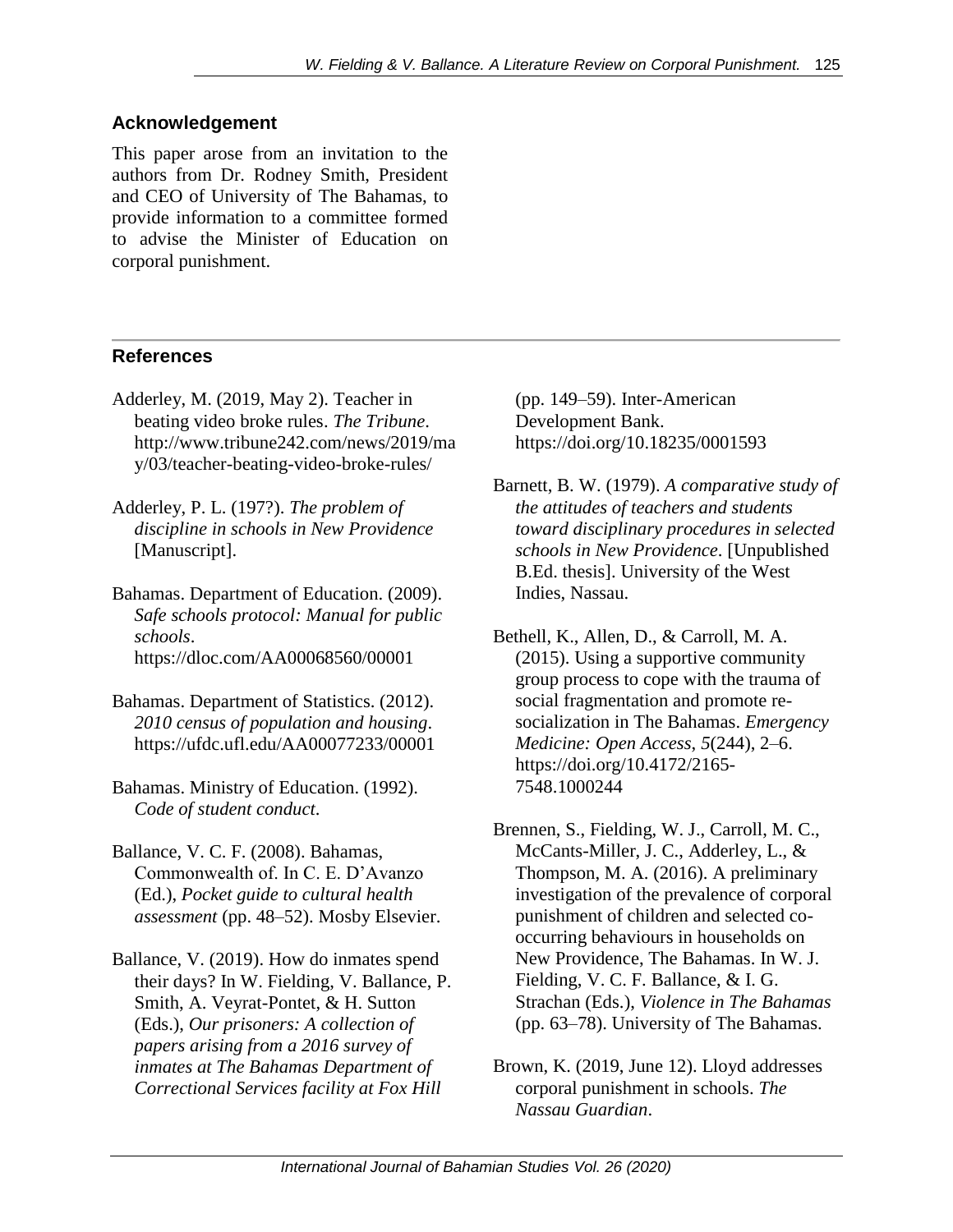https://thenassauguardian.com/2019/06/12/ lloyd-addresses-corporal-punishment-inschools/

- Carroll, M. A., Fielding, W. J., Brennen, S., & Hutcheson, S. P. (2016). Rearing violence: Violence toward children at home. In W. J. Fielding, V. C. F. Ballance, & I. G. Strachan (Eds.), *Violence in The Bahamas* (pp. 31–62). University of The Bahamas.
- Cartwright, A. R. (1986). *A comparison of the causes of discipline problems perceived by a random sample of male and female government and private junior high school teachers in New Providence*. [Unpublished B.Ed. thesis]. University of the West Indies, Nassau.
- Collie-Patterson, J. M. (2008). The national average is D: Who is to blame? *The College of The Bahamas Research Journal, 14*; 28–37. https://doi.org/10.15362/ijbs.v14i0.102
- Corporal Punishment. (2019, June 3). Belts will leave a mark but that is not abuse [Letter to the Editor]. *The Tribune*. http://www.tribune242.com/news/2019/jun /03/belts-will-leave-mark-not-abuse/
- Criminal Law (Measures) Act (1991) Bahamas (Ch. 101). http://laws.bahamas.gov.bs/cms/images/LE GISLATION/PRINCIPAL/1991/1991- 0012/CriminalLawMeasuresAct\_1.pdf
- Curry, C., & Ulentin, A. (2019). From punishment to rehabilitation: An historical overview of incarceration in The Bahamas. In W. Fielding, V. Ballance, P. Smith, A. Veyrat-Pontet, & H. Sutton (Eds.) *Our prisoners: A collection of papers arising from a 2016 survey of inmates at The Bahamas Department of Correctional Services facility at Fox Hill* (pp. 3–20).

Inter-American Development Bank. https://doi.org/10.18235/0001593

- Early Childhood Care Act (2004) and Early Childhood Care (National Standards) Regulations (2015) Bahamas. https://www.cavehill.uwi.edu//LAWLIBR ARY/getattachment/85786aa5-589b-48e8- 84e1-78f986ce414a/EARLY-CHILDHOOD-CARE-ACT.aspx
- Elgar, F. J., Donnelly, P. D., Michaelson, V., Gariépy, G., Riehm, K. E., Walsh, S. D., & Pickett, W. (2018). Corporal punishment bans and physical fighting in adolescents: An ecological study of 88 countries. *BMJ open, 8*(9), e021616. https://doi.org/10.1136/bmjopen-2018- 021616
- Fielding, W. J. (2016). Violence in the life of an inmate prior to conviction. In W. J. Fielding, V. C. F. Ballance, & I. G. Strachan (Eds.), *Violence in The Bahamas* (pp. 205–220). University of The Bahamas.
- Fielding, W. J., & Ballance, V. C. (2019). Learning gender-based attitudes in The Bahamas. *International Journal of Bahamian Studies, 25*, 1–15. https://doi.org/10.15362/ijbs.v25i0.339
- Fielding, W. J., & Johnson, P. (2019). Do teachers influence high school students' creativity? The experience of University students in The Bahamas. *International Journal of Bahamian Studies, 25*, 16–32. https://doi.org/10.15362/ijbs.v25i0.341
- Fielding, W. J., Risley-Curtiss, C., & Cronin, T. W. (2015). A cross-cultural comparison of interpersonal violence in the lives of college students from two colleges from The Bahamas and United States of America. *International Journal of*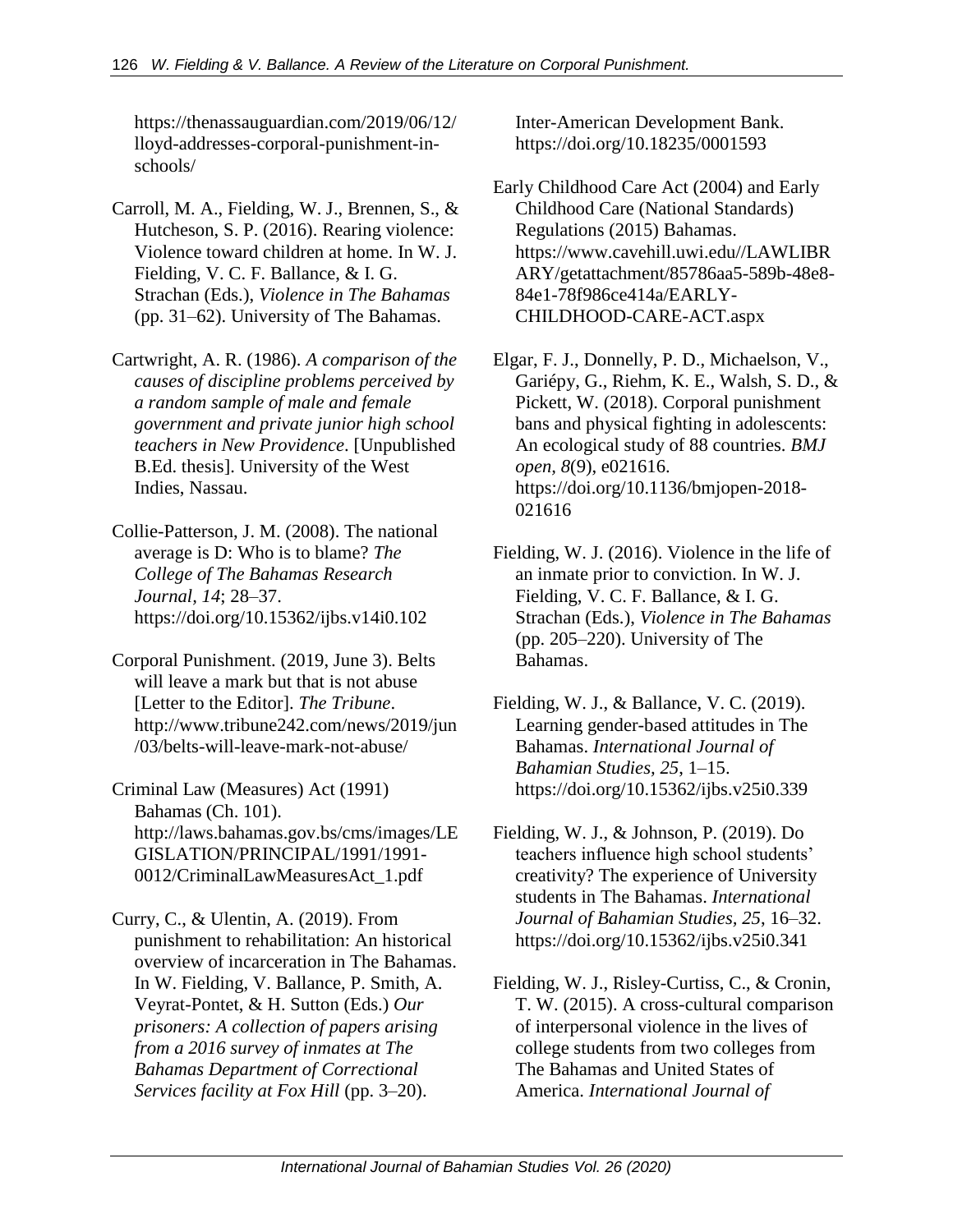*Bahamian Studies, 21*(1), 38–56. https://doi.org/10.15362/ijbs.v21i1.230

- Gershoff, E. T. (2010). More harm than good: A summary of scientific research on the intended and unintended effects of corporal punishment on children. *Law & Contemporary Problems, 73*, 31–56. https://heinonline.org/HOL/LandingPage? handle=hein.journals/lcp73&div=18&id= &page=
- Gershoff, E. T., Goodman, G. S., Miller-Perrin, C. L., Holden, G. W., Jackson, Y., & Kazdin, A. E. (2018). The strength of the causal evidence against physical punishment of children and its implications for parents, psychologists, and policymakers. *American Psychologist, 73*(5), 626–638. https://doi.org/10.1037/amp0000327
- Global Initiative to End All Corporal Punishment of Children. (2018, December). *Country report for Bahamas*. https://endcorporalpunishment.org/reportson-every-state-and-territory/bahamas/
- Hanna, C. A. (2017). *Solutions to the murder problem*. National Anti-Drug Secretariat, Ministry of National Security. https://ufdc.ufl.edu/AA00061956/00001
- Johnson, P. (2016). Violence in school. In W. J. Fielding, V. C. F. Ballance, & I. G. Strachan (Eds.), *Violence in The Bahamas* (pp. 113–133). University of The Bahamas.
- Johnson, P, (2019). Educational attainment and crime. In W. Fielding, V. Ballance, P. Smith, A. Veyrat-Pontet, & H. Sutton (Eds.) *Our prisoners: A collection of papers arising from a 2016 survey of inmates at The Bahamas Department of Correctional Services facility at Fox Hill*

(pp. 77–87). Inter-American Development Bank. https://doi.org/10.18235/0001593

- Knowles, L. A. M. (1999). *Impact of physical abuse on the psychological and behavioural state of institutionalized children in The Bahamas and Jamaica* [Unpublished doctoral dissertation]. University of the West Indies, Mona, Jamaica. http://uwispace.sta.uwi.edu/ dspace/handle/2139/2346
- Landon, B. G., Waechter, R., Wolfe, R., & Orlando, L. (2017). Corporal punishment and physical discipline in the Caribbean: Human rights and cultural practices. *Caribbean Journal of Psychology*, *9*(1). https://www.researchgate.net/profile/Barba ra\_Landon/publication/331207188\_Corpor al\_Punishment\_and\_Physical\_Discipline\_i n\_the\_Caribbean\_Human\_rights\_and\_cult ural\_practices/links/5c6c160692851c1c9de c4637/Corporal-Punishment-and-Physical-Discipline-in-the-Caribbean-Humanrights-and-cultural-practices.pdf
- Lansford, J. E., Dodge, K. A., Pettit, G. S., Bates, J. E., Crozier, J., & Kaplow, J. (2002). A 12-year prospective study of the long-term effects of early child physical maltreatment on psychological, behavioral, and academic problems in adolescence. *Archives of Pediatrics & Adolescent Medicine*, *156*(8), 824–830. https://doi.org/10.1001/archpedi.156.8.824
- Lofquist, W. S. (2010). Identifying the condemned: Reconstructing and analyzing the history of executions in The Bahamas. *International Journal of Bahamian Studies, 16,* 19–34. https://doi.org/10.15362/ijbs.v16i0.125
- Minnis, J., Symonette, E., Stevenson, M., Pintard-Newry, Y., & Gibson, T. (2016). Who is in prison? In W. J. Fielding, V. C.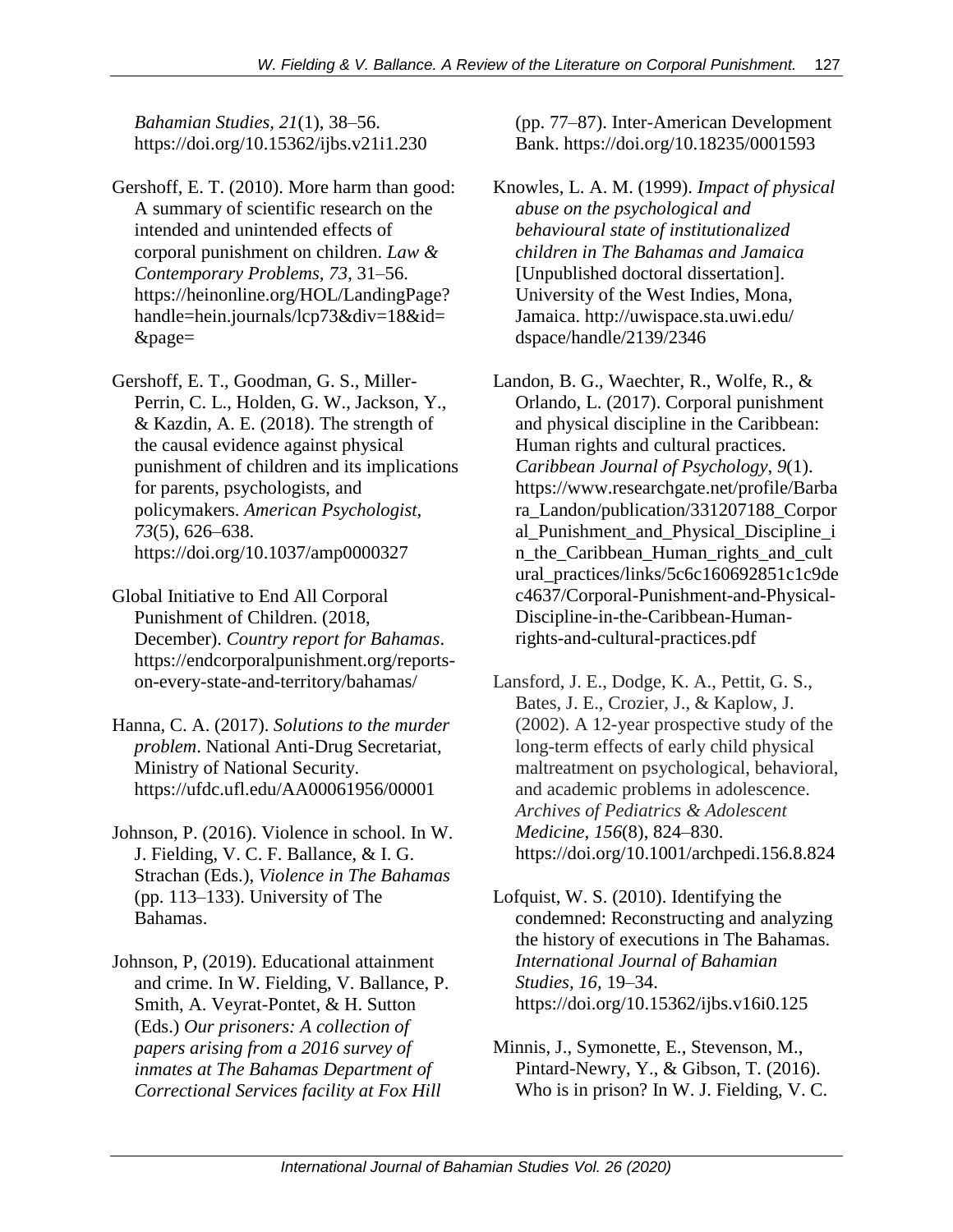F. Ballance, & I. G. Strachan (Eds.), *Violence in The Bahamas* (pp. 181–204). Nassau: University of The Bahamas.

- Minnis, K. (2008, August 21). Is sparing the rod spoiling the child? *Nassau Guardian*, p. REL1.
- Moxey, E. G. (1980). *An investigation into administrators' and teachers' perception of the use of punishment in junior high schools in New Providence*. [Unpublished B.Ed. thesis]. University of the West Indies, Nassau.
- Nicolls, D., Russell-Smith, C., Dean-Patterson, S., Deveaux-Stuart, L. D., Gibson-Mobley, I., Williams, E. J, Pinder-Darling, A., & Fielding, W. J. (2014). Attitudes of high school students regarding intimate relationships and gender norms in New Providence, The Bahamas. *International Journal of Bahamian Studies, 20*(1), 38–51. https://doi.org/10.15362/ijbs.v20i1.225
- Oenbring, R. A. (2019). Dey wan to convert Her Majesty Prison into da Ritz Carlton: A corpus-linguistic/content analysis of Bahamian newspaper and web-forum discourse on prisons. In W. Fielding, V. Ballance, P. Smith, A. Veyrat-Pontet, & H. Sutton (Eds.), *Our prisoners: A collection of papers arising from a 2016 survey of inmates at The Bahamas Department of Correctional Services facility at Fox Hill*  (pp. 21–32). Inter-American Development Bank. https://doi.org/10.18235/0001593
- Otterbein, C. S., & Otterbein, K. F. (1973). Believers and beaters: A case study of supernatural beliefs and child rearing in the Bahama Islands. *American Anthropologist*, *75*(5), 1670–81. https://doi.org/10.1525/aa.1973.75.5.02a00 290

Popcak, G. K. (n.d.) Ten reasons I can't spank. A Catholic counselor's critical examination of corporal punishment. In D. N. Bell, *A Christian perspective on corporal punishment*. https://nospank.net/popcak.htm

- Residential Care Establishments Act (2004) Bahamas (Ch. 235A). http://laws.bahamas.gov.bs/cms/images/LE GISLATION/PRINCIPAL/2004/2004- 0024/ResidentialCareEstablishmentsAct\_1 .pdf
- Rolle, R. R. (1982). *Disciplinary practices in Bahamian public high schools*. [Unpublished B.Ed. thesis]. University of the West Indies, Nassau.
- Roth, R. M., Abecassis, M., Isquith, P. K., & Fielding, W. J. (2020, February 5-8). *Corporal punishment in childhood is associated with self-rated executive functions in Bahamian college students*. [Poster presentation]. International Neuropsychological Society Meeting, Denver, Colorado. https://www.theins.org/meetings/denver2020/
- Smith, A. T. (1979). *An investigation into the use of corporal punishment in senior high schools in New Providence and an examination of the advantages and disadvantages on tenth graders*. [Unpublished B.Ed. thesis]. University of the West Indies, Nassau.
- Smith, D. E., & Mosby, G. (2003). Jamaican child-rearing practices: The role of corporal punishment. *Adolescence, 38*(150), 369–381.
- Sutton, H., & Álvarez, L. (2016). *How safe are Caribbean homes for women and children? Attitudes toward intimate partner violence and corporal punishment*.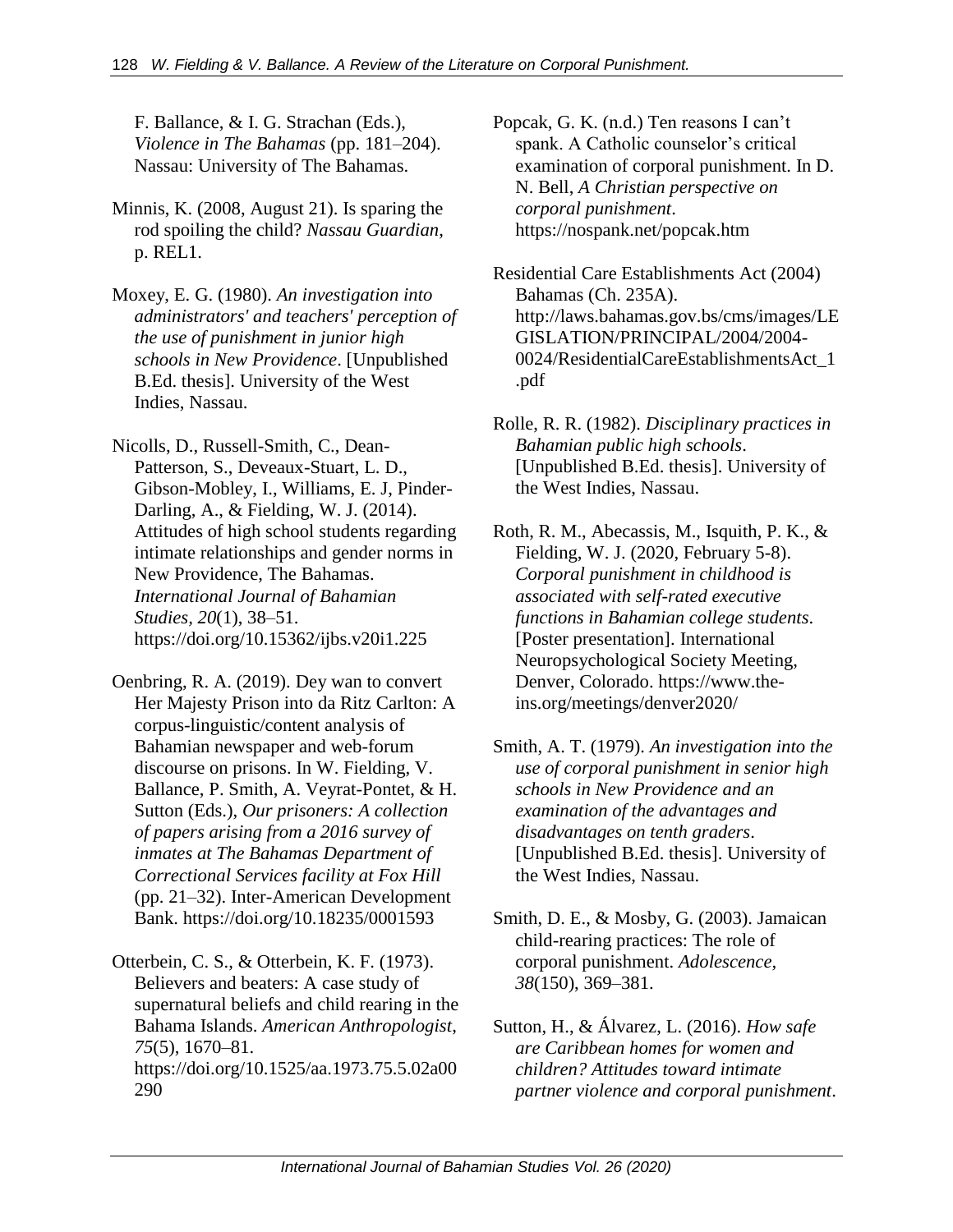Inter-American Development Bank. https://publications.iadb.org/en/publication /12617/how-safe-are-caribbean-homeswomen-and-children-attitudes-towardintimate-partner

Sutton, H., & Ruprah, I. (2017). *Restoring paradise in the Caribbean. Combatting violence with numbers*. Inter-American Development Bank. https://publications.iadb.org/bitstream/han dle/11319/8262/Restoring-Paradise-in-the-Caribbean-Combatting-Violence-With-Numbers.PDF?sequence=1&isAllowed=y

- United Nations Convention on the Rights of the Child. (1989). http://www.unhchr.ch/ html/menu3/b/k2crc.htm
- Vanderbilt University. (2014). *Latin America Public Opinion Project: The Bahamas*. http://www.vanderbilt.edu/lapop/bahamas. php

# **Reports of corporal punishment in the Bahamian press: A selection**

- Adderley, M. (2018, May 11). Whipped, beaten and filmed for Facebook. *The Tribune.*  http://www.tribune242.com/news/2018/ma y/10/whipped-beaten-and-filmedfacebook/
- Adderley, M. (2019, May 2). Teacher in beating video broke rules. *The Tribune*. http://www.tribune242.com/news/2019/ma y/03/teacher-beating-video-broke-rules/

Brown, K. (2019, June 12). Lloyd addresses corporal punishment in schools. *The Nassau Guardian.* https://thenassauguardian.com/2019/06/12/ lloyd-addresses-corporal-punishment-inschools/

- Corporal Punishment. (2019, June 3). Belts will leave a mark but that is not abuse [Letter to the Editor]. *The Tribune*. http://www.tribune242.com/news/2019/jun /03/belts-will-leave-mark-not-abuse/
- Disturbed and Deeply Concerned. (2019, June 5). Beating children is our sport [Letter to the Editor]. *The Tribune*. http://www.tribune242.com/news/2019/jun /05/beating-children-our-sport/

Jones, R. (2019, June 13). Lloyd: Society must decide way forward on corporal punishment. *Eyewitness News*. https://ewnews.com/lloyd-society-mustdecide-way-forward-on-corporalpunishment

- McKenzie, N. (2008, August 7). Baby-sitter fined for spanking infant. *The Tribune*. https://dloc.com/UF00084249/01094/3j?se arch=tribune
- Minnis, K. (2008, August 21). Is sparing the rod spoiling the child? *Nassau Guardian*, p. REL1.
- Rolle, R. (2019, December 16). Lloyd appalled by support for beating*. The Tribune*. [http://www.tribune242.com](http://www.tribune242.com/) /news/2019/dec/16/lloyd-appalled-supportbeating/
- Rolle, R. (2018, March 5). School beatings must be very last resort. *The Tribune*. http://www.tribune242.com/news/2018/ma r/05/school-beatings-must-be-very-lastresort/
- Russell, K. (2019, June 13). Social media danger must be addressed. *The Tribune.* http://www.tribune242.com/news/2019/jun /13/social-media-danger-must-be-